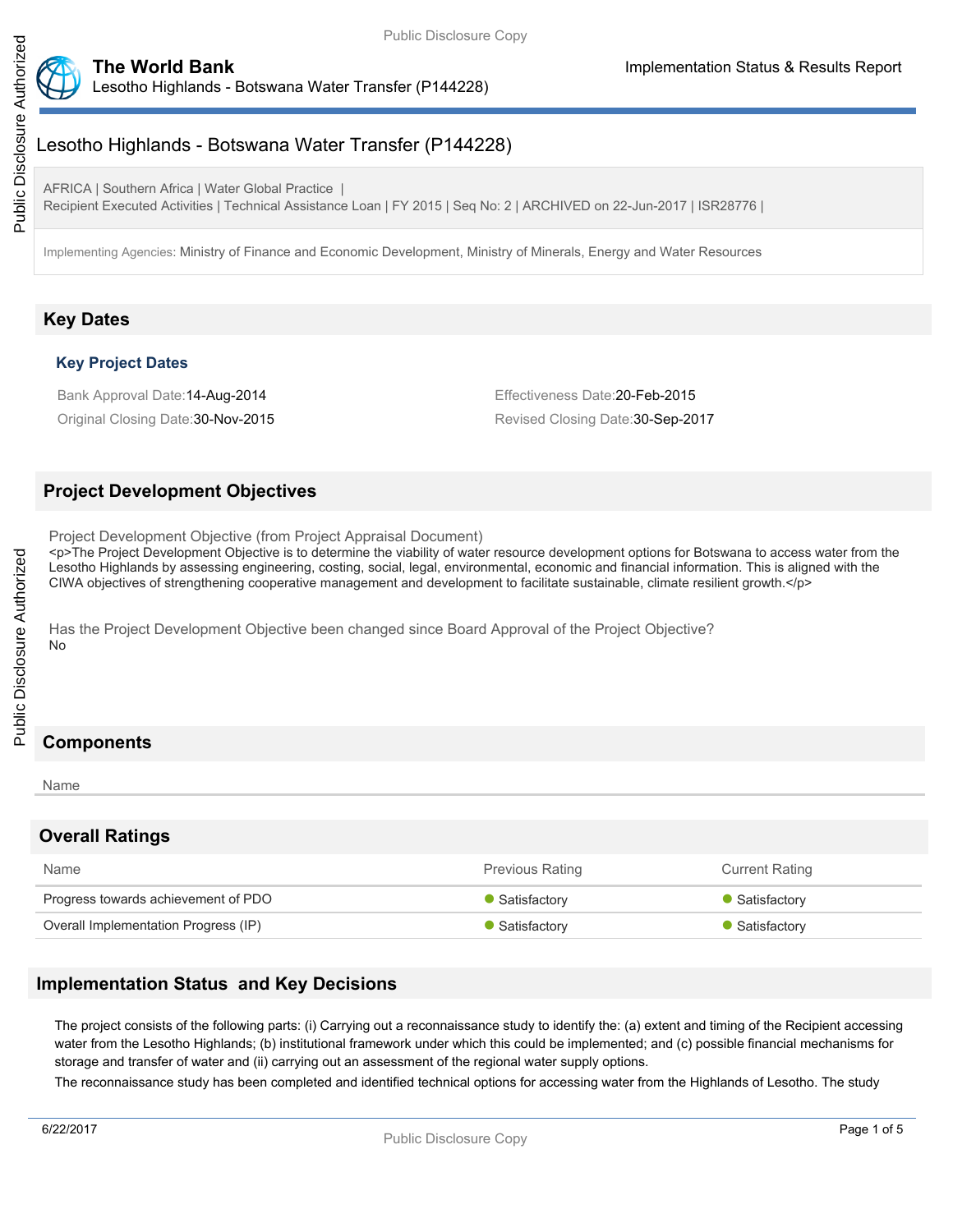

**The World Bank Implementation Status & Results Report** Lesotho Highlands - Botswana Water Transfer (P144228)

confirmed that it is feasible for Botswana and other member states within the Orange-Senqu River basin to draw water from various water sources in Lesotho. Various options of water sources and conveyance routes from Lesotho, across South Africa to Botswana have been proposed. The various sources covered by the study include the Highlands of Lesotho, the Lesotho Highlands Water Project, Makhaleng River and the Senqu/Orange River in the south.

Following the completion of the reconnaissance study, the three parties have resolved to proceed to the subsequent phases of the study as envisaged in the original Memorandum of Understanding. A condition precedent to the implementation of the study's next phase is the entering into a Memorandum of Agreement (MoA) by the Parties. The MoA has been drafted and has gone through the national vetting structures in the three Members States. The comments that came out of that process have been consolidated by the legal team and a final draft agreement is being taken through the legal structures in the Member States in preparation for signing by the end of June 2017.

The Government of Botswana has informally indicated that it would like to extend the grant and seek additional funds to support the pre-feasibility work. This would potentially be coupled with additional support from the Africa Water Facility administered by the AfDB, who are supporting the process through a grant to ORASECOM.

#### **Risks**

#### **Overall Risk Rating**

| <b>Risk Category</b> | Rating at Approval | <b>Previous Rating</b> | <b>Current Rating</b> |
|----------------------|--------------------|------------------------|-----------------------|
| Overall              | $- -$              | $\hspace{0.05cm} -$    | <b>Moderate</b>       |

### **Results**

#### **Project Development Objective Indicators**

| ►US\$ financing mobilized for cooperative management and development of international waters resources projects supported by<br>the project. (Text, Custom) |                 |                   |                  |            |  |
|-------------------------------------------------------------------------------------------------------------------------------------------------------------|-----------------|-------------------|------------------|------------|--|
|                                                                                                                                                             | <b>Baseline</b> | Actual (Previous) | Actual (Current) | End Target |  |

| Value | 0.00        |             | The Reconnaissance<br>Study has been<br>completed and<br>resources mobilized to<br>advance further<br>feasibility studies. | <b>Study Findings</b><br>endorsed and<br>investment<br>value<br>estimated. |  |
|-------|-------------|-------------|----------------------------------------------------------------------------------------------------------------------------|----------------------------------------------------------------------------|--|
| Date  | 20-Feb-2015 | 13-Oct-2015 | 19-Jun-2017                                                                                                                | 29-Sep-2017                                                                |  |
|       |             |             |                                                                                                                            |                                                                            |  |

Number of people directly benefiting from improved water resources management and development in target basins through projects supported by the project. (Number, Custom) Baseline **Actual (Previous)** Actual (Current) Actual Target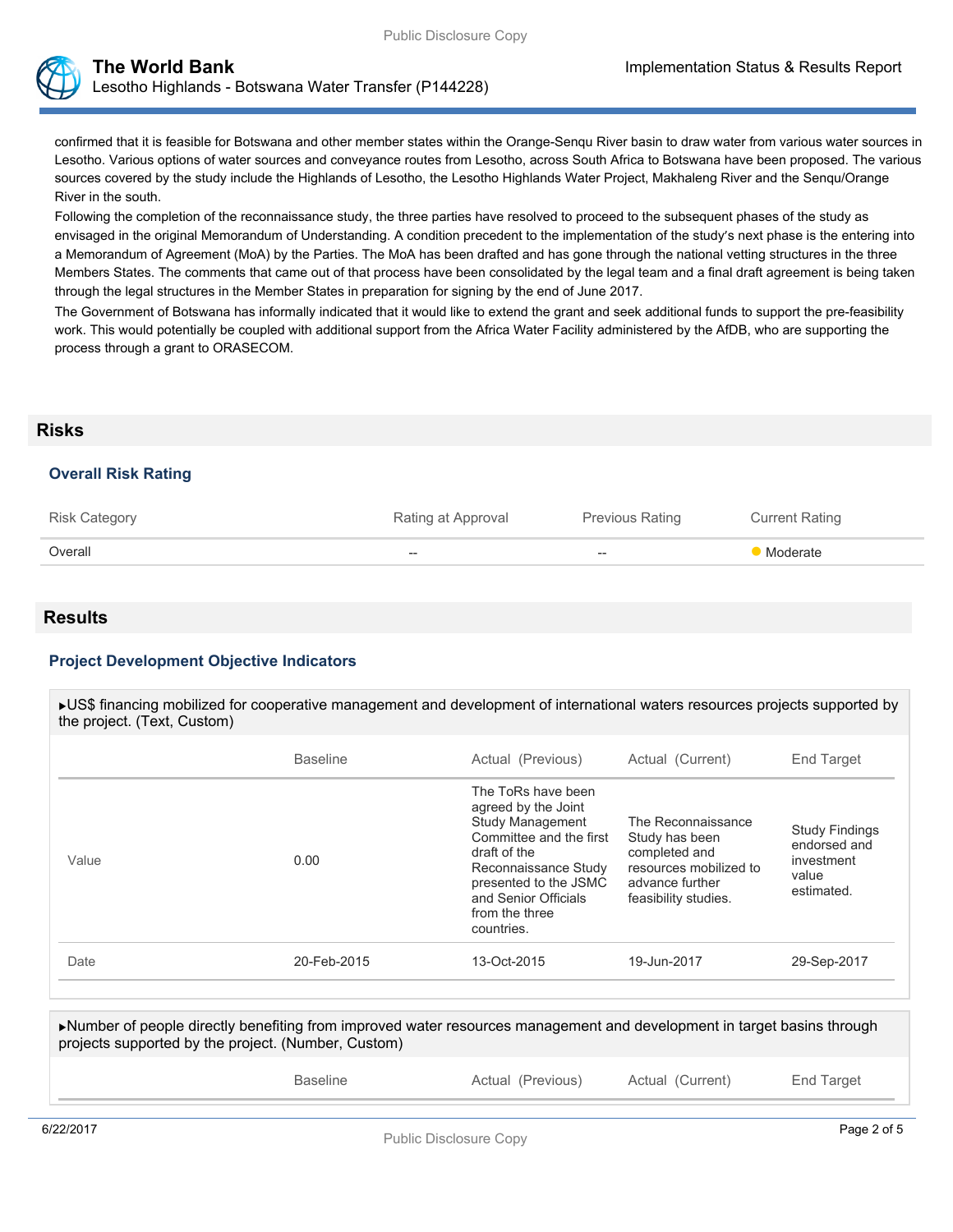

### **The World Bank Implementation Status & Results Report** Lesotho Highlands - Botswana Water Transfer (P144228)

| Value | 0.00        | 0.00        | 2,000,000.00 | 2,000,000.00 |
|-------|-------------|-------------|--------------|--------------|
| Date  | 20-Feb-2015 | 13-Oct-2015 | 19-Jun-2017  | 29-Sep-2017  |
|       |             |             |              |              |
|       |             |             |              |              |

#### Overall Comments

#### **Intermediate Results Indicators**

| ▶Joint Study Management Committee meeting bi-annually (Text, Custom) |                                               |                                                                                                                                                                    |                                                                                                                                                                                                            |                                                   |  |
|----------------------------------------------------------------------|-----------------------------------------------|--------------------------------------------------------------------------------------------------------------------------------------------------------------------|------------------------------------------------------------------------------------------------------------------------------------------------------------------------------------------------------------|---------------------------------------------------|--|
|                                                                      | <b>Baseline</b>                               | Actual (Previous)                                                                                                                                                  | Actual (Current)                                                                                                                                                                                           | End Target                                        |  |
| Value                                                                | No Joint Study<br><b>Management Committee</b> | The Joint Study<br>Management<br>Committee has been<br>meeting regularly,<br>having approved the<br>ToRs and<br>workshopped the<br>findings of the draft<br>report | The Joint Study<br><b>Management Committee</b><br>has been meeting<br>regularly, having<br>considered and<br>endorsed the<br>reconnaissance study<br>and the Memorandum of<br>Agreement for next<br>steps. | Joint Study<br>Management<br>Committee<br>meeting |  |
| Date                                                                 | 20-Feb-2015                                   | 13-Oct-2015                                                                                                                                                        | 19-Jun-2017                                                                                                                                                                                                | 29-Sep-2017                                       |  |

#### ORASECOM Council Updated (Text, Custom)

|       | <b>Baseline</b> | Actual (Previous)                                                                                                                                               | Actual (Current)                                                                                                                                                               | End Target                 |
|-------|-----------------|-----------------------------------------------------------------------------------------------------------------------------------------------------------------|--------------------------------------------------------------------------------------------------------------------------------------------------------------------------------|----------------------------|
| Value | 0.00            | ORASECOM has been<br>updated regularly and<br>recently initiated a<br>process to assist in<br>mobilizing resources<br>for further assessment<br>and development | ORASECOM has been<br>updated regularly and<br>will carry forward some<br>of the supporting studies<br>through a regional<br>project financed by the<br>African Water Facility. | <b>ORASECOM</b><br>Updated |
| Date  | 20-Feb-2015     | $13 - Oct-2015$                                                                                                                                                 | 19-Jun-2017                                                                                                                                                                    | 29-Sep-2017                |

#### Overall Comments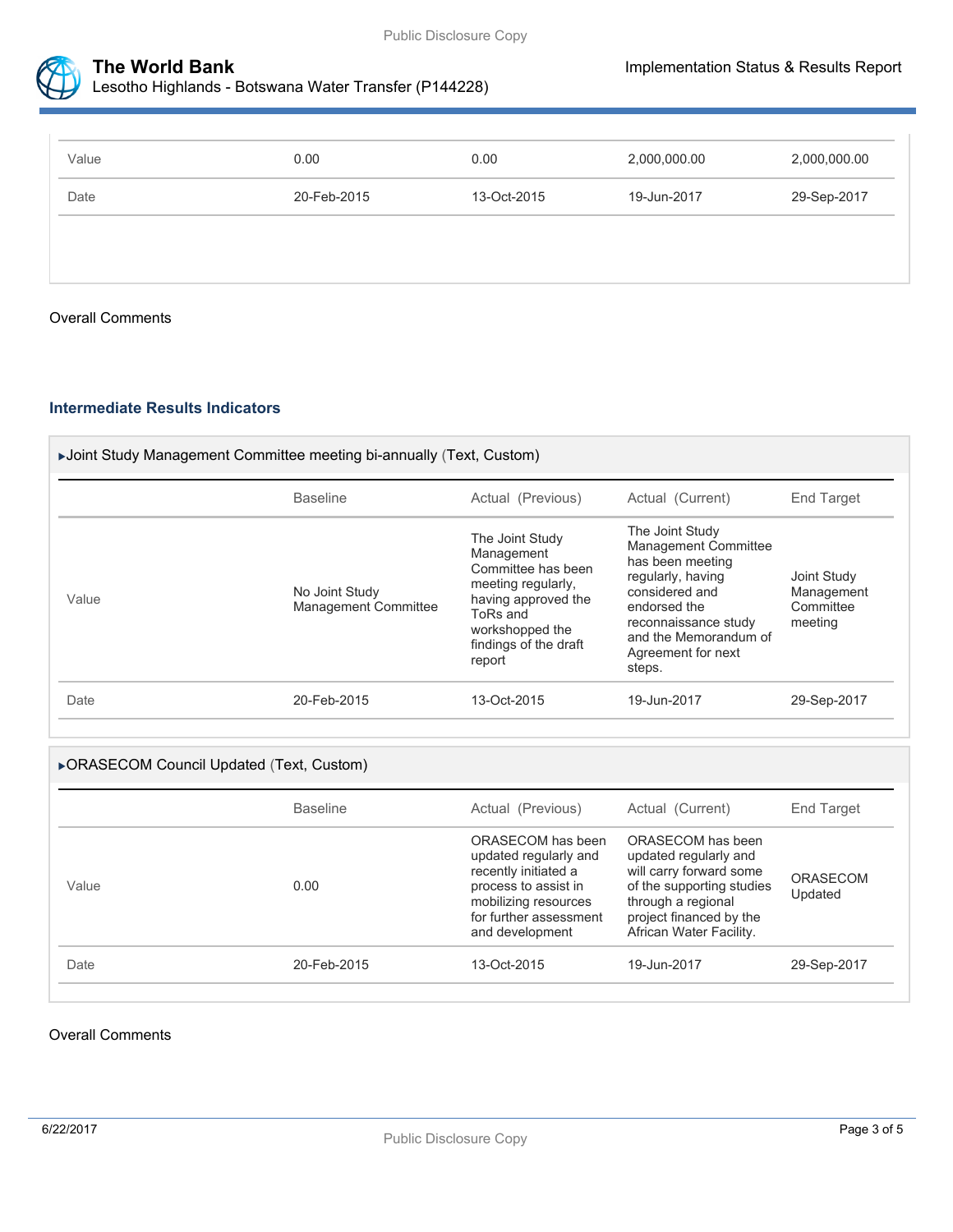

### **Data on Financial Performance**

### **Disbursements (by loan)**

| Project                    | Loan/Credit/TF | <b>Status</b> | Currency      | Original    | Revised      | Cancelled                 | <b>Disbursed</b> | Undisbursed        | <b>Disbursed</b>  |
|----------------------------|----------------|---------------|---------------|-------------|--------------|---------------------------|------------------|--------------------|-------------------|
| P144228                    | TF-16233       | Effective     | <b>USD</b>    | 2.00        | 2.00         | 0.00                      | 1.23             | 0.77               | 61%               |
| <b>Key Dates (by loan)</b> |                |               |               |             |              |                           |                  |                    |                   |
| Project                    | Loan/Credit/TF | Status        | Approval Date |             | Signing Date | <b>Effectiveness Date</b> |                  | Orig. Closing Date | Rev. Closing Date |
| P144228                    | TF-16233       | Effective     | 14-Aug-2014   | 20-Feb-2015 |              | 20-Feb-2015               | 30-Nov-2015      |                    | 30-Sep-2017       |

### **Cumulative Disbursements**



### **Restructuring History**

Level 2 Approved on 24-Nov-2016

## **Related Project(s)**